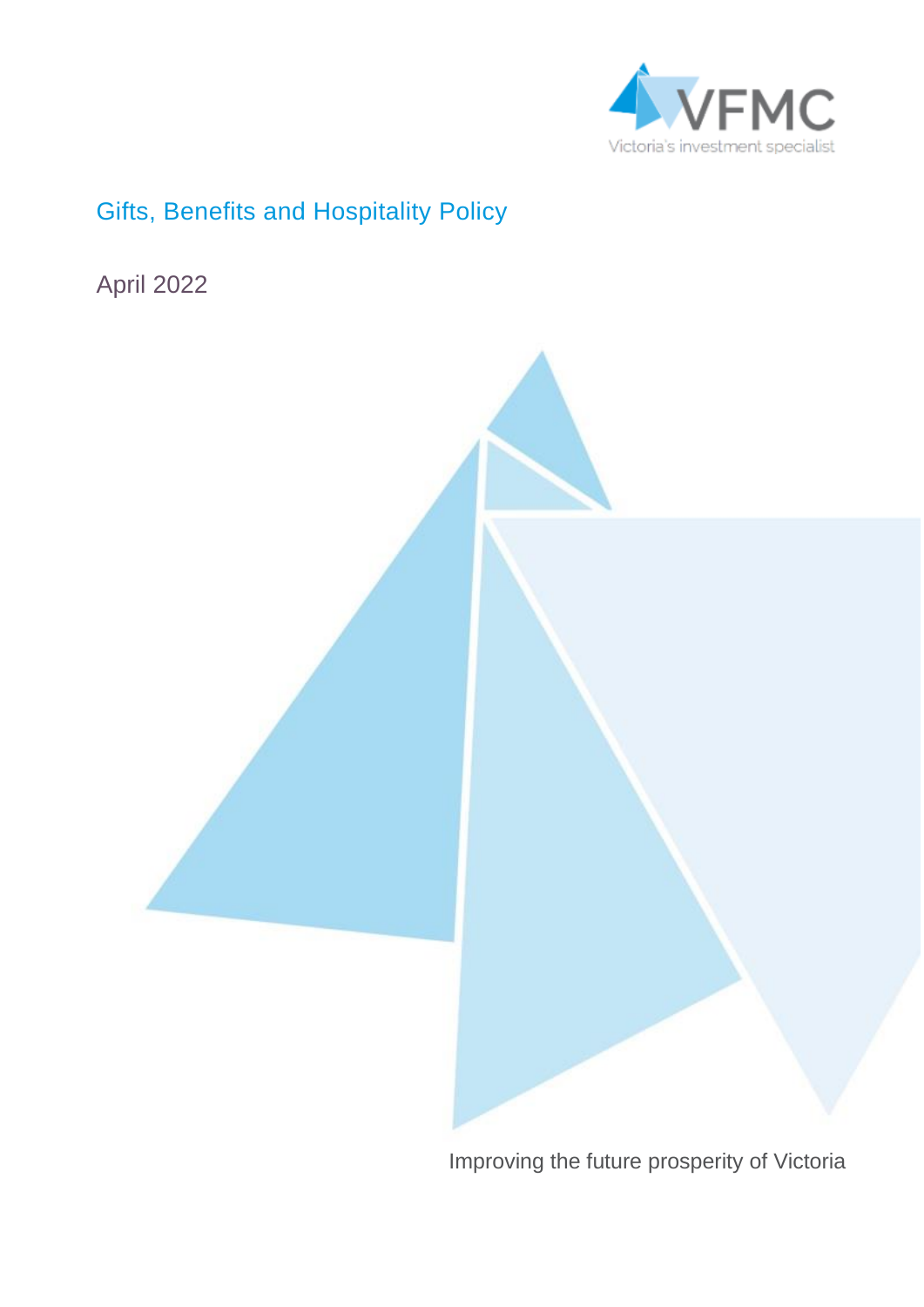

## <span id="page-1-0"></span>**Contents**

|                          | Gifts, Benefits and Hospitality Policy                               | 1              |
|--------------------------|----------------------------------------------------------------------|----------------|
| Contents                 |                                                                      | $\overline{2}$ |
| 1                        | Purpose                                                              | 3              |
| 2                        | Scope                                                                | 3              |
| 3                        | Principles                                                           | $\overline{4}$ |
| $\overline{4}$           | Management of offers of gifts, benefits and hospitality              | 5              |
| 5                        | Managing the provision of gifts, benefits and hospitality            | 9              |
| 6                        | Declaring gifts, benefits and hospitality                            | 11             |
| $\overline{7}$           | <b>Reviews</b>                                                       | 11             |
| 8                        | <b>Related Documents</b>                                             | 12             |
| Appendix 1 - Definitions |                                                                      | 13             |
|                          | Appendix 2 – Responding to offers of gifts, benefits and hospitality | 15             |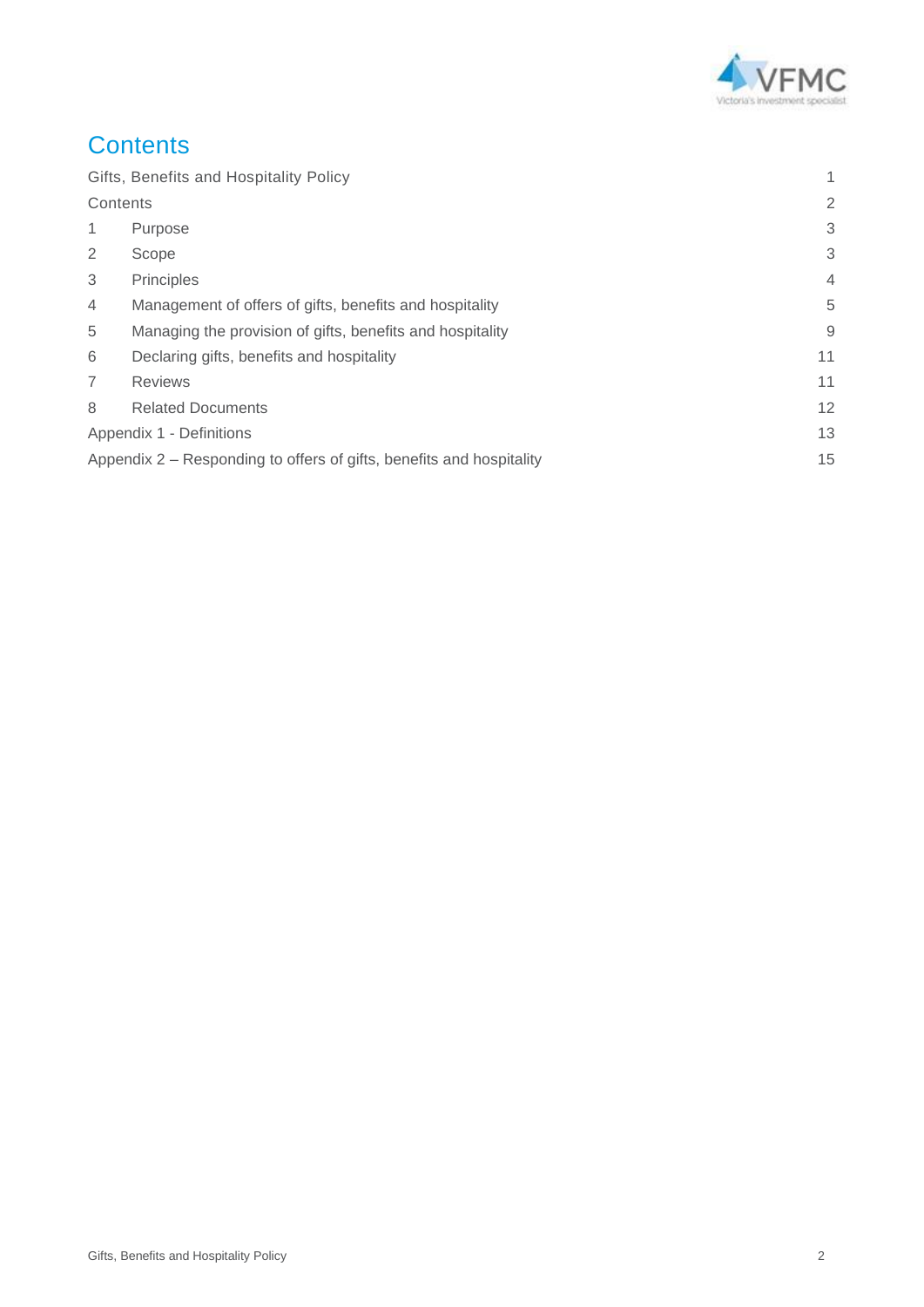

## <span id="page-2-0"></span>1 Purpose

The purpose of the Gifts, Benefits and Hospitality Policy ("**this Policy**") is to establish guidelines for appropriate conduct in circumstances where directors and employees provide or are offered gifts, benefits or hospitality.

This Policy has been developed to ensure that we:

- practice transparency, applying principles of good governance and accountability;
- demonstrate integrity, impartiality and accountability;
- earn and sustain the trust of those we serve; and
- give confidence to Government, clients, business associates and the Victorian community that we perform our public duties without favouritism, bias, or for personal gain-

This objective of this Policy is to equip VFMC directors and employees to:

- distinguish and appropriately manage modest tokens of appreciation, or hospitality that is a basic courtesy, from inducements, conflicts of interest or non-token offers without a legitimate business benefit; and
- identify appropriate boundaries for the provision of gifts, benefits and hospitality in a way that is considered reasonable in terms of community expectations.

This Policy has been developed in accordance with the binding obligations outlined in the *Minimum Accountabilities for Managing Gifts, Benefits and Hospitality* ("**Minimum Accountabilities**") issued by the Victorian Public Sector Commission. VFMC is committed to and will uphold the following principles in applying this policy:

- *Impartiality* we have a duty to place the public interest above our private interests when carrying out our official functions. We will not accept gifts, benefits or hospitality that could raise a perception of, or an actual, bias, or preferential treatment. We must not accept offers from those about whom we are likely to make business decisions.
- *Accountability* we are accountable for:
	- declaring all non-token offers of gifts, benefits and hospitality;
	- declining non-token offers of gifts, benefits and hospitality, or where it is deemed appropriate to accept, seek approval to accept the offer; and
	- the responsible provision of gifts, benefits and hospitality.
- *Integrity* we strive to earn and sustain public trust through providing or responding to offers of gifts, benefits and hospitality in a manner that is consistent with community expectations. We will refuse any offer that may lead to an actual, perceived, or potential conflict of interest.
- *Risk based approach* VFMC, through its policies, processes and the Audit, Risk and Compliance Committee ("**ARCC**") will ensure gifts, benefits and hospitality risks are appropriately assessed and managed.

## <span id="page-2-1"></span>2 Scope

This Policy applies to all directors, employees, and contractors of VFMC while performing their duties or acting on behalf of VFMC. For the purposes of this Policy, the term 'employees' means all employees and contractors.

In accordance with clause 1.2 of the Code of Conduct for Victorian Public Sector Employees ("**the Code**"), all directors and employees are required to comply with this Policy and other policies which support the application of the Code. Employees are each required to confirm, on an annual basis, that we have read and understood this Policy and complied with the Policy for the previous 12 months.

Non-compliance with this Policy may constitute misconduct and disciplinary action may be taken. Such disciplinary action may include (depending on the severity of the breach), but is not limited to, reprimand, formal warning or termination of employment or engagement.

Serious or repeated cases will lead to a "first and final" warning being issued and any further digression will result in sanctions to be determined by the CEO and/or Chairman.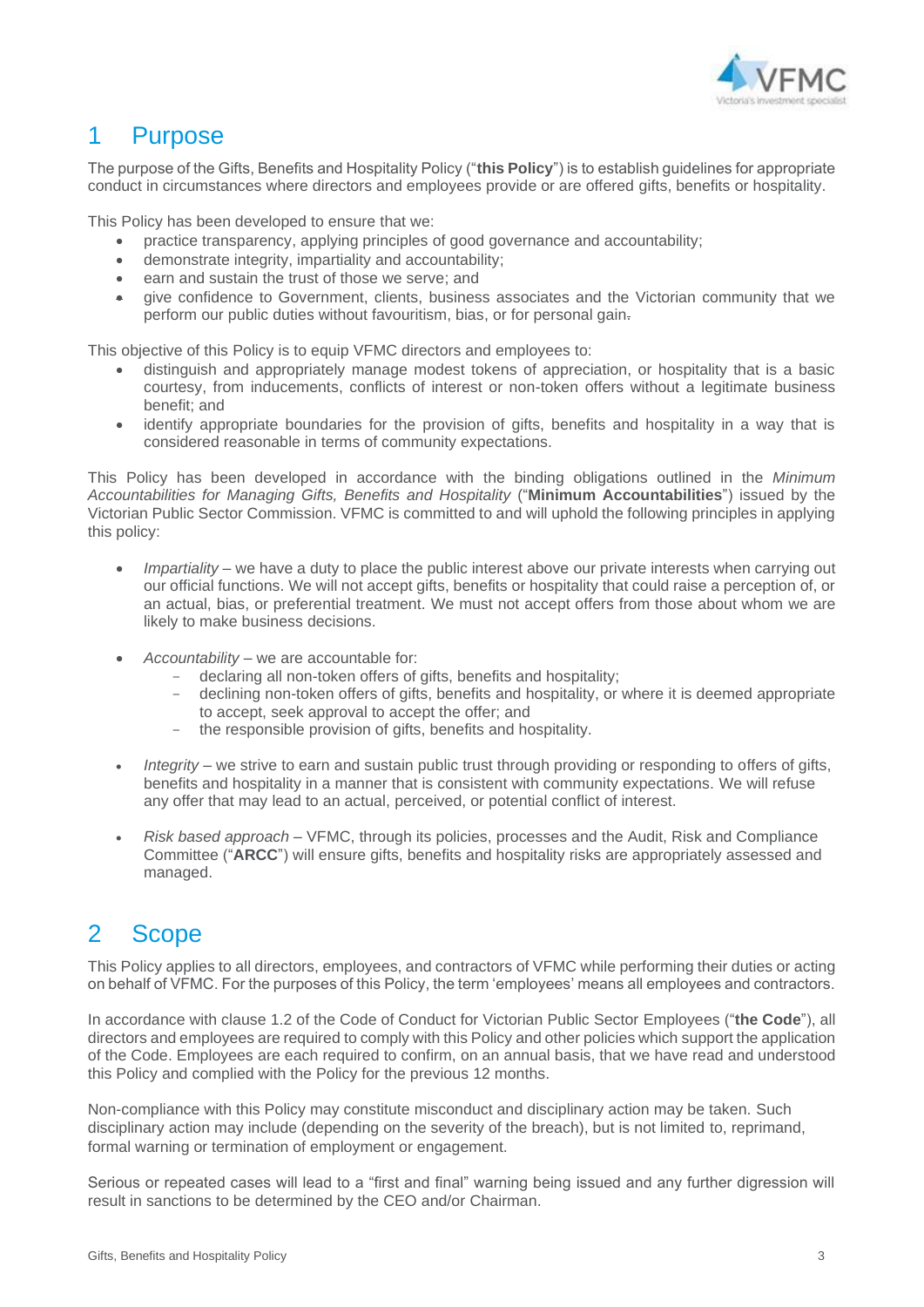

## <span id="page-3-0"></span>3 Principles

3.1 Summary of Minimum Accountabilities for all directors and employees and VFMC as an organisation

Gifts, benefits and hospitality may be given or received only in accordance with these principles:

#### When directors and employees are **offered** gifts, benefits and hospitality:

- 1. You must not, seek or solicit gifts, benefits and hospitality either for yourself or others
- 2. You must refuse all offers of gifts, benefits and hospitality that:
	- are money, items used in a similar way to money, or items easily converted to money;
	- give rise to an actual, potential or perceived conflict of interest;
	- may adversely affect your standing as a VFMC employee or which may bring VFMC or the public sector into disrepute; or
	- are non-token offers without a legitimate business benefit.
- 3. You must **declare all non-token offers** (valued at \$50 or more) of gifts, benefits and hospitality (whether accepted or declined) on VFMC's Gifts, Benefits and Hospitality Register ("the **Register**"), and **seek written approval from your people leader or organisational delegate to accept any non-token offer**.
- 4. You must refuse bribes or inducements and report inducements and bribery attempts to VFMC's CEO or delegate (who should report any criminal or corrupt conduct to Victoria Police or the Independent Broad-based Anti-corruption Commission).

When directors and employees are **providing** gifts benefits and hospitality:

- 5. You must ensure that any gift, benefit and hospitality is provided for a business purpose in that it furthers the conduct of official business or other legitimate organisational goals or promotes and supports government policy objectives and priorities.
- 6. You must ensure that any costs are proportionate to the benefits obtained for the State and would be considered reasonable in terms of community expectations.
- 7. You must ensure that when hospitality is provided individuals demonstrate professionalism in their conduct and uphold their obligation to extend a duty of care to other participants.

#### VFMC **organisational** minimum requirements – VFMC must:

- 8. Establish, implement and review organisational policies and processes for the effective management of gifts, benefits and hospitality that comprehensively addresses these minimum requirements and accountabilities.
- 9. Establish and maintain a Register for gifts, benefits and hospitality offered to VFMC directors and employees that, at a minimum, records sufficient information to effectively monitor, assess and report on these minimum accountabilities.
- 10. Communicate and make clear within VFMC that a breach of this Policy or related processes may constitute a breach of binding codes of conduct and may constitute criminal or corrupt conduct and may result in disciplinary action.
- 11. Establish and communicate a clear policy position to business associates on the offering of gifts, benefits and hospitality to VFMC directors and employees, including possible consequences for a business associate acting contrary to VFMC's policy position. This must take into consideration any whole of Victorian Government supplier codes of conduct.
- 12. Report at least annually to VFMC's ARCC on the administration and quality control of this Policy, related processes and the Register. This report must include analysis of VFMC's gifts, benefits and hospitality risks (including repeat offers from the same source and offers from business associates), risk mitigation measures and any proposed improvements.
- 13. Publish this Policy and the Register on VFMC's public website. The published Register should cover the most recent and previous financial year.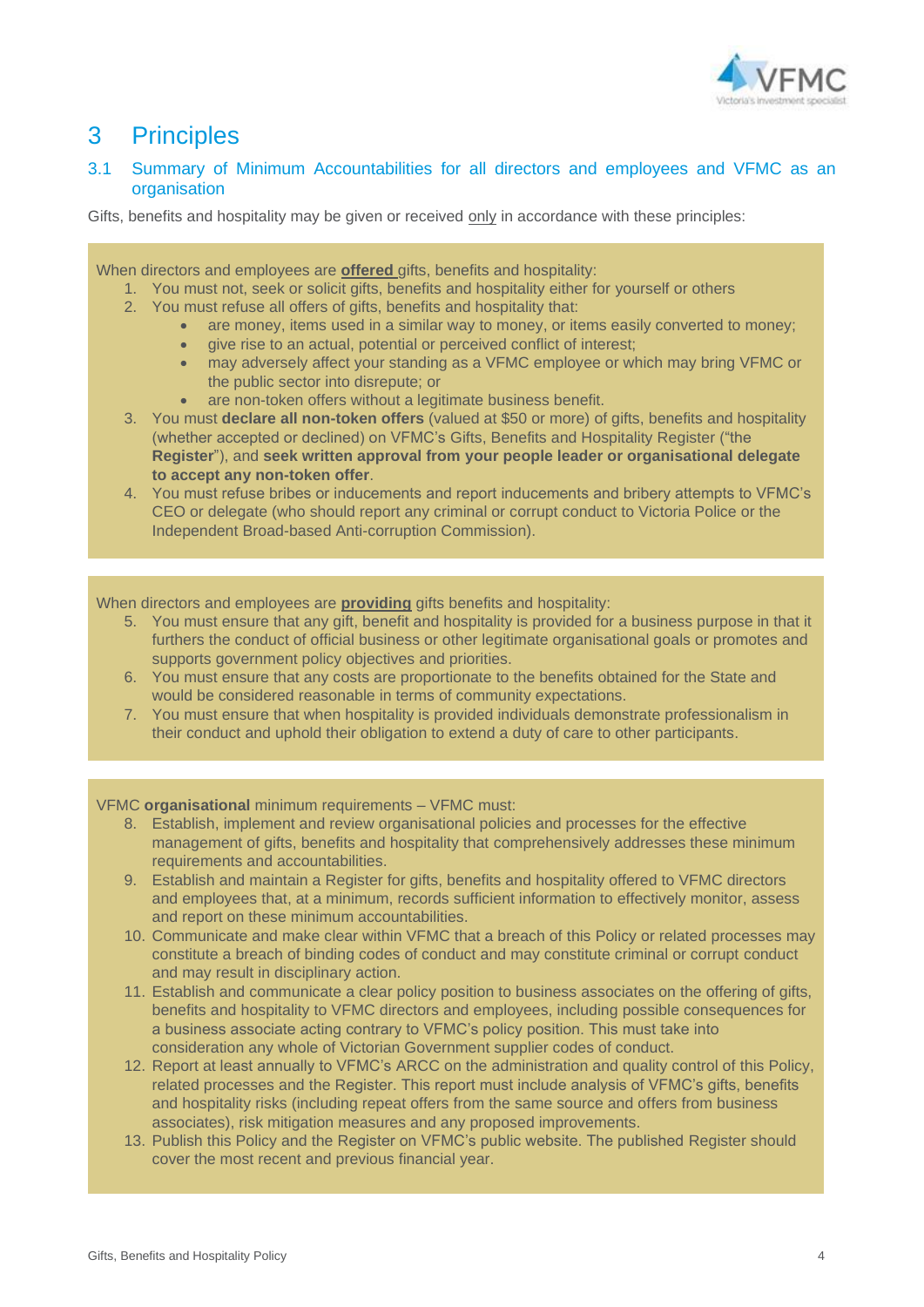

## <span id="page-4-0"></span>4 Management of offers of gifts, benefits and hospitality

This section sets out the process for accepting, declining, and recording offers of gifts, benefits and hospitality. Offers are categorised as '**token**' or '**non-token**' offers.

### 4.1 Token offers (under \$50)

Recording on Register – You **do not need to record token offers** on the Register.

Acceptance and Approvals – You **do not need approval to accept** token offers. However, token offers may be considered to become non-token where:

- token offers are made often by the same person or organisation; or
- there may be a perception that the offers may influence the recipient.

You may accept more than one token offer, however, you must take care to ensure that multiple offers are not used as a device to avoid offers being recorded.

#### **Example – Conference presentation**

Fred had spent the past week composing and then rehearsing his presentation for the international conference on sustainable development. As Fred makes his closing remarks, the audience applauds and then the MC steps forward to thank him for an engaging presentation and presents him with a box of chocolates.

#### **What should Fred do?**

The MC is presenting Fred with chocolates to say thanks for his presentation. Fred's organisation categorises such gifts as token offers, therefore Fred could accept the chocolates. Fred does not need to seek approval or record the chocolates on the Register.

### 4.2 Non-token offers (over \$50)

In assessing whether to accept or decline a non-token offer, you should consider the 'GIFT' test.

| 'GIFT' test |                  |                                                                                               |  |  |
|-------------|------------------|-----------------------------------------------------------------------------------------------|--|--|
| G           | Giver            | Who is providing the gift, benefit or hospitality and what is their relationship to           |  |  |
|             |                  | me?                                                                                           |  |  |
|             |                  | Does my role require me to select contractors, award grants, regulate industries<br>$\bullet$ |  |  |
|             |                  | or determine government policies?                                                             |  |  |
|             |                  | Could the person or organisation benefit from a decision I make?<br>$\bullet$                 |  |  |
|             | <b>Influence</b> | Are they seeking to gain an advantage or influence my decisions or actions?                   |  |  |
|             |                  | Has the gift, benefit or hospitality been offered to me publicly or privately?                |  |  |
|             |                  | Is it a courtesy or a token of appreciation or valuable non-token offer?<br>$\bullet$         |  |  |
|             |                  | Does its timing coincide with a decision I am about to make?                                  |  |  |
| F           | Favour           | Are they seeking a favour in return for the gift, benefit or hospitality?                     |  |  |
|             |                  | Has the gift, benefit or hospitality been offered honestly?<br>$\bullet$                      |  |  |
|             |                  | Has the person or organisation made several offers over the last 12 months?                   |  |  |
|             | <b>Trust</b>     | Would accepting the gift, benefit or hospitality diminish public trust?                       |  |  |
|             |                  | How would the public view acceptance of this gift, benefit or hospitality?<br>$\bullet$       |  |  |
|             |                  | What would my colleagues, family, friends or associates think?                                |  |  |

Recording on Register – You **must record all non-token offers** on the Register, whether accepted or declined.

Acceptance and Approvals – You **must seek written approval from your people leader before accepting** a non-token offer. The scenarios in which you may accept or must decline a non-token offer are listed in the table below.

If you are offered a gift or hospitality where there is no opportunity to seek written approval before accepting, for example as a wrapped gift that you later identify as being a non-token gift or where you are travelling overseas, you must seek approval from your people leader within five business days.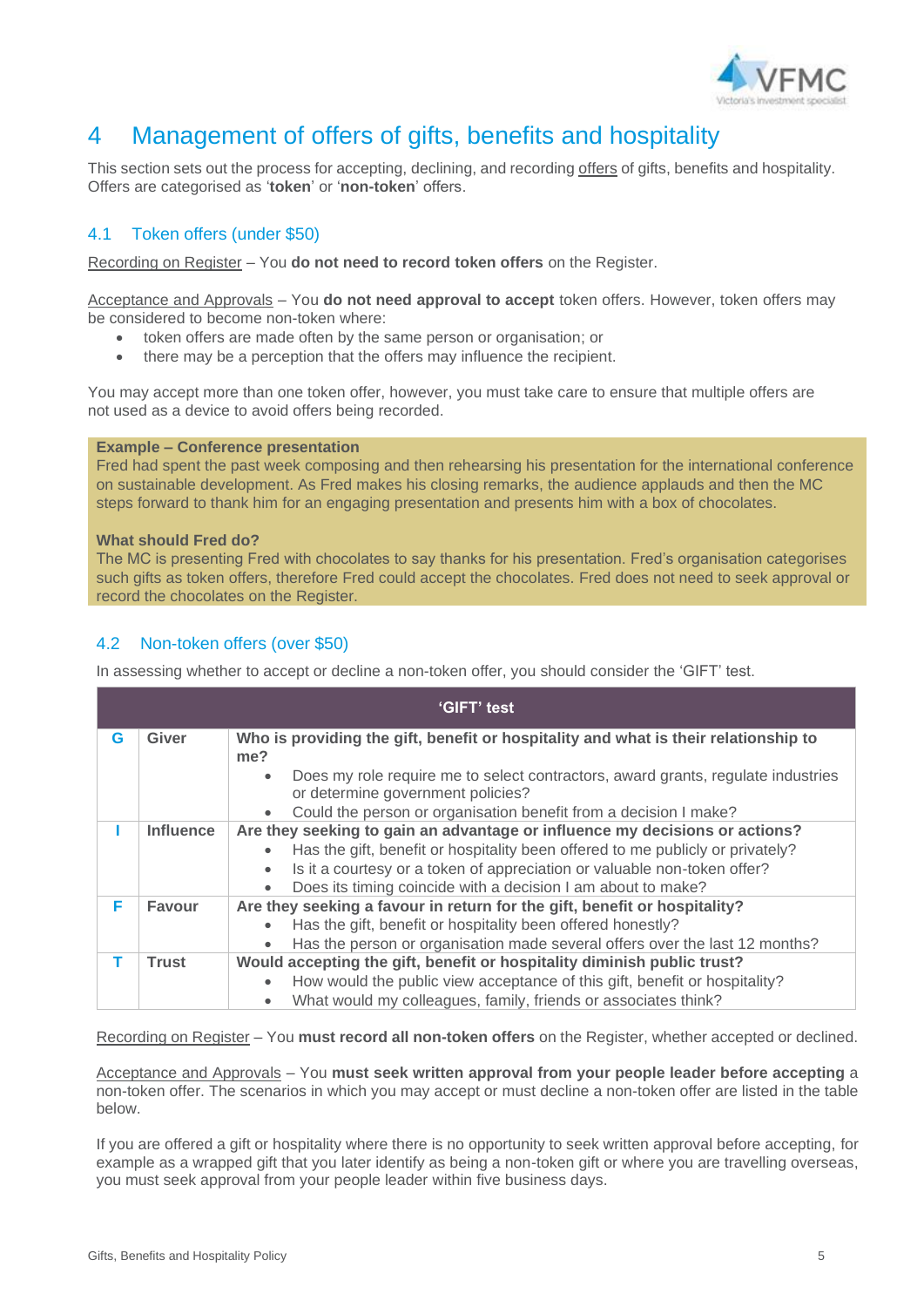

Where the gift would likely bring you or VFMC into disrepute, you should return the gift. If it represents a conflict of interest for you, either return the gift or transfer the ownership to VFMC to mitigate this risk. You should speak to the Chief Risk Officer (CRO) to transfer ownership to VFMC.

| <b>Non-token offers</b>                                                                                                                                    |                                                                                                                                                                                                            |  |
|------------------------------------------------------------------------------------------------------------------------------------------------------------|------------------------------------------------------------------------------------------------------------------------------------------------------------------------------------------------------------|--|
| May be accepted with pre-approval                                                                                                                          | <b>Must be declined</b>                                                                                                                                                                                    |  |
| brings a legitimate business benefit to<br>VFMC, the public sector, or the State, and no<br>actual, potential, or perceived conflict of<br>interest arises | brings no legitimate business benefit to<br>VFMC, the public sector, or the State<br>(note: networking or maintaining<br>stakeholder relationships are not<br>considered a legitimate business<br>benefit) |  |
|                                                                                                                                                            | could create an actual, potential, or<br>perceived conflict of interest                                                                                                                                    |  |
|                                                                                                                                                            | could bring you, VFMC, the public sector,<br>or the State into disrepute                                                                                                                                   |  |
|                                                                                                                                                            | could be perceived as an inducement                                                                                                                                                                        |  |
|                                                                                                                                                            | not perceived as reasonable in terms of<br>community expectations                                                                                                                                          |  |
|                                                                                                                                                            | money, items used in a similar way to<br>money, or items easily converted to<br>money                                                                                                                      |  |
|                                                                                                                                                            | invitations to ticketed sporting, cultural<br>or social events                                                                                                                                             |  |
|                                                                                                                                                            | made by a prospective supplier (i.e.<br>one for whom there is a pending and<br>imminent business decision) (excluding<br>token hospitality)                                                                |  |
|                                                                                                                                                            | made during a procurement or tender<br>process by a person or organisation<br>involved in the process (excluding token<br>hospitality)                                                                     |  |
|                                                                                                                                                            | offers from those about whom you are<br>likely to make business decisions<br>(excluding token hospitality)                                                                                                 |  |

Examples of offers which you may receive are listed below:

#### **Example – A day at the tennis (no legitimate business benefit)**

Pam works in the investment team, and part of her role includes contributing to the assessment of which external fund managers to appoint, terminate or retain. While attending a lunch with an existing external manager, Pam is invited by that manager to attend the upcoming Australian Open tennis tournament, along with other clients of the same manager.

#### **What should Pam do?**

It was appropriate for Pam to attend the lunch hosted by the existing external manager so that she could report back to her employer on the information received at the lunch regarding the relationship and performance of the external manager to date. However, it would not be appropriate for Pam to attend the Australian Open event, as the focus of the event is maintaining stakeholder relationships which is not considered a legitimate business benefit for VFMC. It could also raise a perceived conflict of interest, as the organisation making the offer could be seeking to influence Pam's future investment decision to appoint (i.e. for a further mandate), terminate or retain them as a manager. She should decline the invitation and record the non-token offer of Australian Open tickets on the Register.

## **Example – Travel sponsorship (legitimate business benefit and conflict of interest)**

Joe works in the digital & technology team, and part of his role includes contributing to the assessment of which external service providers to appoint, terminate or retain. Joe is invited by an existing service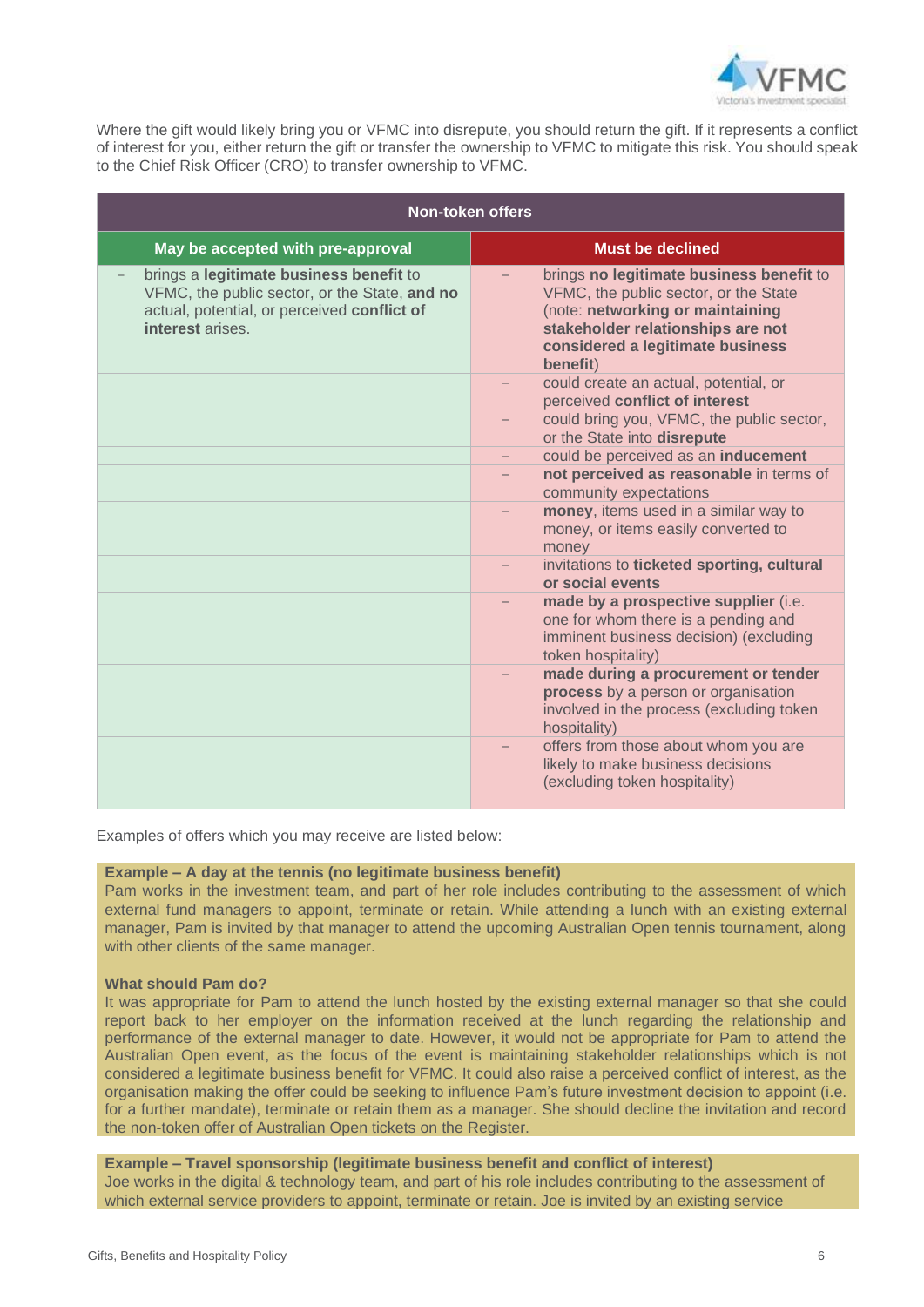

provider to attend a one week conference in Sydney with flights, accommodation and meals paid for by the service provider.

#### **What should Joe do?**

There is a legitimate business benefit for VFMC in Joe attending the conference to understand recent technology developments and report back on the information presented. However, it could raise a perceived conflict of interest, as the service provider making the offer could be seeking to influence Joe's future decision to retain them.

Joe should discuss with his people leader if the conflict of interest can be eliminated by VFMC paying for the flights, accommodation, and meals. If they agree that the conflict can be eliminated and his people leader approves Joe's attendance; Joe may accept the conference element of the offer and decline the flights, accommodation, and meals element, and must record both on the Register. If the conflict cannot be eliminated, Joe must decline the full invitation and record the offer on the Register.

#### **Example – Conference presentation (no legitimate business benefit and conflict of interest)**

Mary agreed to present at a conference hosted by a law firm on the benefits of diversity and inclusion in the investment management profession. She was drawing on her 30-year career as both an investment professional and non-executive director. In anticipation of Mary's valuable contribution at the conference, a representative from the law firm contacted Mary and asked if, in recognition of the time and effort she was putting into speaking at the event, would she like to nominate a registered charity that the law firm could make a monetary donation to on her behalf.

#### **What should Mary do?**

Mary should decline the offer and suggest the law firm may like to donate to a charity of their own choosing. The law firm could then make the financial donation directly to a registered charity in their name with no involvement from Mary. If the declined offer is a non-token one, Mary must record the declined offer on the Register.

#### 4.3 Conflicts of interest

In determining whether an actual, potential or perceived conflict of interest arises from an offer you receive, it is important that you consider the relationship between you and the person or organisation offering the gift, benefit or hospitality. You should refer to the VFMC Code of Conduct if you need further information on conflicts of interest.

You must not accept gifts, benefits or hospitality from those about whom you are likely to make business decisions. Examples include, during, or immediately prior to, tenders for service from external parties such as technology providers, and external fund managers etc. In these cases you have the power to make a decision in favour of the person making the offer and could be influenced, or create a perception that the offer is an inducement for a favourable decision.

#### 4.4 Repeat offers, inducements and attempted bribery

You should be alert to repeated offers of gifts, benefits and hospitality from a single source. VFMC must report to the ARCC on the risks associated with such offers. The cumulative value of the offers over a year may be quite high, and receiving multiple offers from the same person or organisation can generate a stronger perception that they will influence you. When accepting offers becomes a habit or even an expectation, you are likely to be in breach of the VFMC Code of Conduct.

You must refuse all bribes or inducements and report inducements and bribery attempts to the CEO or CRO, who must then report any criminal or corrupt conduct to Victoria Police or the Independent Broad-based Anticorruption Commission. You must report any colleague who tries to solicit a bribe.

The acceptance of money, items used in a similar way to money, or items easily converted to money is prohibited, as accepting this type of offer has a high risk of influencing, or being perceived as an inducement for favourable treatment.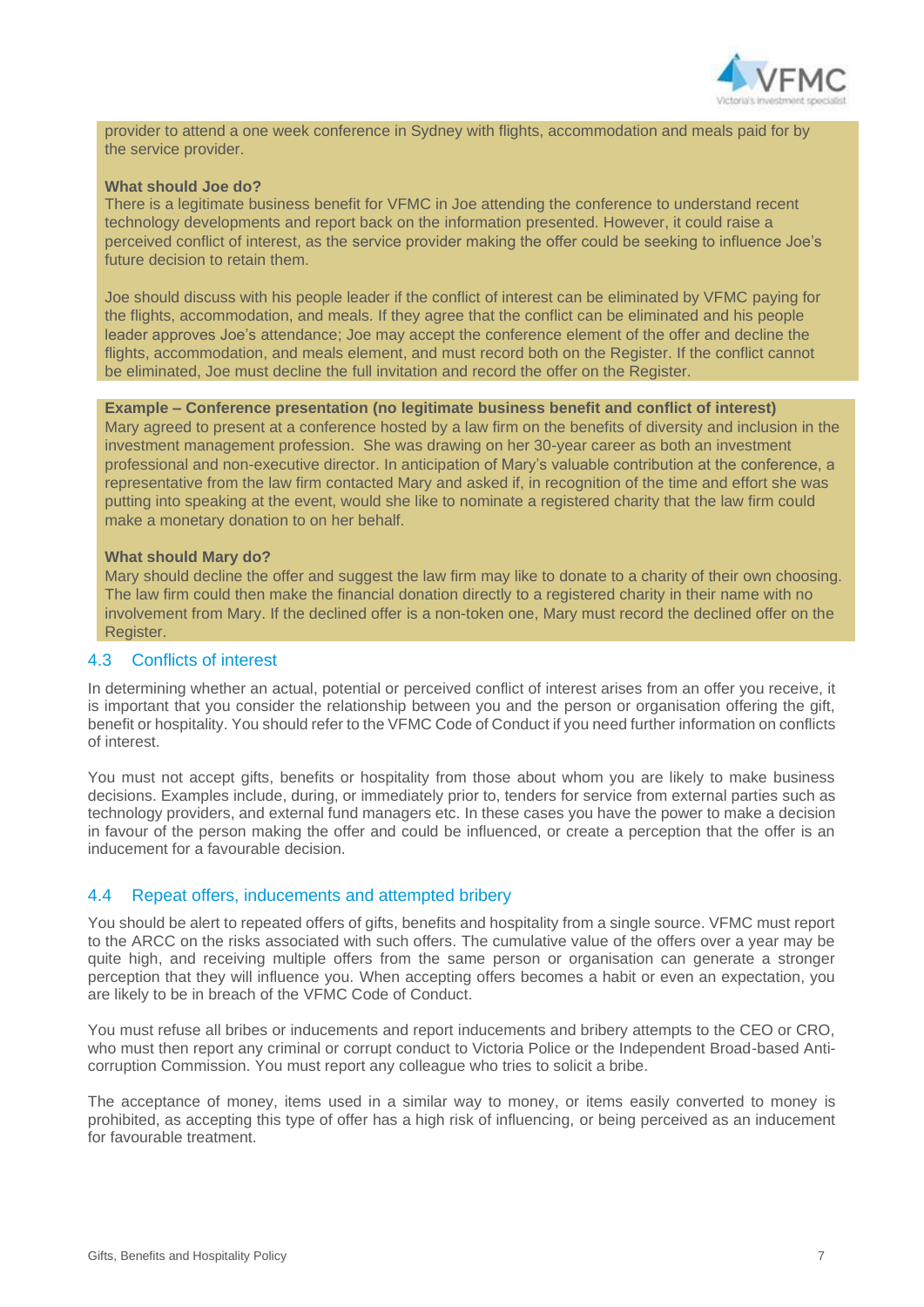

### 4.5 Ceremonial gifts

Ceremonial gifts are official gifts provided as part of the culture and practices of communities and government, within Australia or internationally. Ceremonial gifts are the property of VFMC, irrespective of value, and you should accept them on behalf of VFMC. You should speak to the CRO to arrange handover of the gift to VFMC. The receipt of ceremonial gifts should be recorded on the Register, but this information does not need to be published online.

### 4.6 Hospitality provided by Victorian public sector organisations

Victorian public sector ("**VPS organisation**") organisations may provide hospitality to stakeholders, as part of their functions. When offered hospitality by a VPS organisation, you should consider the requirements of the Minimum Accountabilities outlined in section 3.

You **do not need to seek approval for, or declare, accepted hospitality from a VPS organisation**, provided the reason for your attendance is consistent with VFMC's functions and objectives and with your role.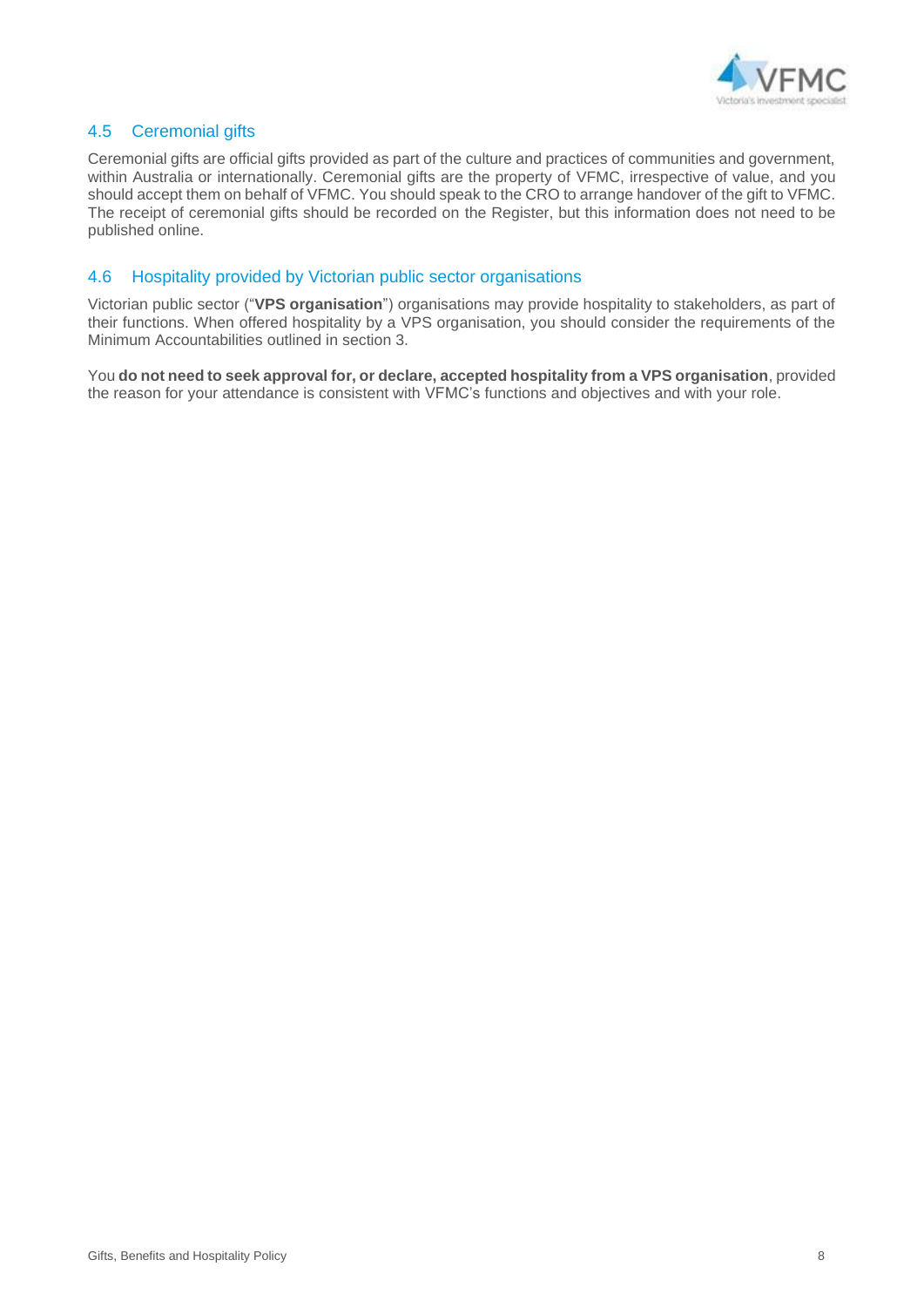

## <span id="page-8-0"></span>5 Managing the provision of gifts, benefits and hospitality

This section sets out the requirements for providing gifts, benefits and hospitality.

When deciding whether to provide gifts, benefits or hospitality, or what type to provide, you must ensure that: it is provided for a business reason (see section 5.1 below);

- any costs are proportionate to the benefits obtained for VFMC or the State (see section 5.2 below); and
- it would not give rise to an actual, potential, or perceived conflict of interest.

In assessing whether, or how, to provide gifts, benefits or hospitality, you should consider the 'HOST' test.

| 'HOST' test |                    |                                                                                                                                                                                                                                                                                                                                                                                                                                                                                                                      |  |  |
|-------------|--------------------|----------------------------------------------------------------------------------------------------------------------------------------------------------------------------------------------------------------------------------------------------------------------------------------------------------------------------------------------------------------------------------------------------------------------------------------------------------------------------------------------------------------------|--|--|
| н           | <b>Hospitality</b> | To whom is the gift or hospitality being provided?                                                                                                                                                                                                                                                                                                                                                                                                                                                                   |  |  |
|             |                    | Will recipients be external business partners, or directors and employees of<br>VFMC?                                                                                                                                                                                                                                                                                                                                                                                                                                |  |  |
| Ο           | <b>Objectives</b>  | For what purpose will hospitality be provided?<br>Is the hospitality being provided to further the conduct of official VFMC or<br>public sector business?<br>Will it promote and support government policy objectives and priorities?<br>Will it contribute to employee motivation, wellbeing and workplace<br>$\bullet$<br>satisfaction?<br>Does the size of event and number of attendees align with intended<br>outcomes?                                                                                         |  |  |
| S           | <b>Spend</b>       | Will public funds be spent?<br>What type of hospitality will be provided?<br>Will it be modest or expensive, and will alcohol be provided as a courtesy or<br>an indulgence?<br>Will the costs incurred be proportionate to the benefits obtained?<br>Is an external venue necessary or does the organisation have facilities to host<br>the event?<br>Is the proposed hospitality proportionate to the number of attendees?<br>Is the gift symbolic rather than financial in value?                                 |  |  |
| т           | <b>Trust</b>       | Will public trust be enhanced or diminished?<br>Could you publicly explain the rationale for providing the gift or hospitality?<br>Have there been multiple recent events that would result in perceptions of<br>$\bullet$<br>excess if further events are funded?<br>Will the event be conducted in a manner which upholds the reputation of the<br>$\bullet$<br>public sector?<br>Have records in relation to the gift, benefit or hospitality been kept in<br>accordance with reporting and recording procedures? |  |  |

#### 5.1 Provided for a business reason

The provision of gifts, benefits or hospitality should deliver a benefit to VFMC or the State and uphold, and where possible, enhance the reputation of the public sector.

#### External guests

VFMC may provide gifts, benefits or hospitality for the purpose of:

- receiving guests (e.g. a visiting delegation from another jurisdiction);
- facilitating relationships between third party organisations that are in the interests of the State (e.g. an event where community sector and business organisations can meet to establish partnerships); or
- launching an initiative (e.g. a new community awareness campaign).

#### Directors and employees

VFMC may provide hospitality internally for a range of reasons, including catering as part of a large employeerelated event, for example a training course, workshop, planning day, seminar, or conference.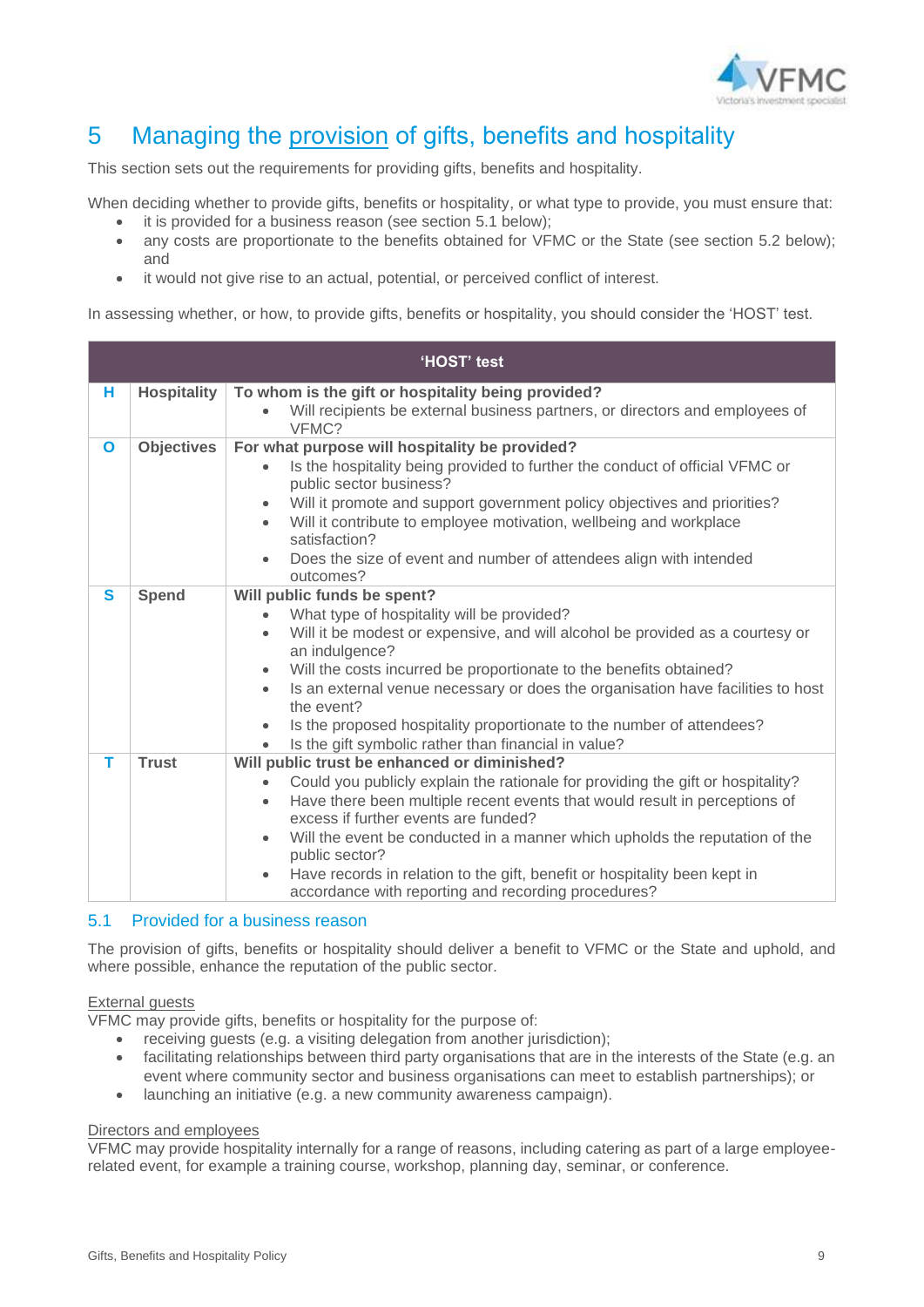

Catering an internal event can be an effective means of celebrating achievements or promoting particular behaviours and is consistent with common business practices. In deciding whether VFMC should pay for all, some or none of the costs associated with an event, you should consider the requirements of the HOST test.

Celebrations such as birthdays, marriages or the birth of a child should not be funded by VFMC. Whilst VFMC may provide gifts to employees, for example as part of an organisational reward and recognition program, this should only occur in exceptional circumstances and any gifts should be token in nature.

### 5.2 Costs proportionate to the benefits

When providing a gift, benefit or hospitality you must consider the balance between costs incurred, potential benefits to VFMC or the State, and community expectations. You should contain costs wherever possible and follow the expenditure approval requirements set out in the VFMC Instrument of Delegations and VFMC Procurement Policy and record keeping requirements as per the VFMC Records Management Policy.

#### 5.3 Catering events and meetings

If an event or meeting is significant in duration and extends over usual meal times, it is generally considered a basic courtesy to provide token hospitality such as tea, coffee or a light meal. This type of hospitality usually has a low cost per head and is in line with community expectations. VFMC must also ensure compliance with any requirements under relevant law including occupational health and safety obligations.

### 5.4 Providing alcohol

The supply of alcohol at any event can lead to increased risks, including the risk of anti-social behaviour and reputational damage. VFMC generally does not permit the consumption of alcohol during business hours.

If alcohol is provided to you, you must consider your individual obligations under the VFMC Code of Conduct, and you must not be impaired by alcohol whilst in the workplace or whilst representing VFMC.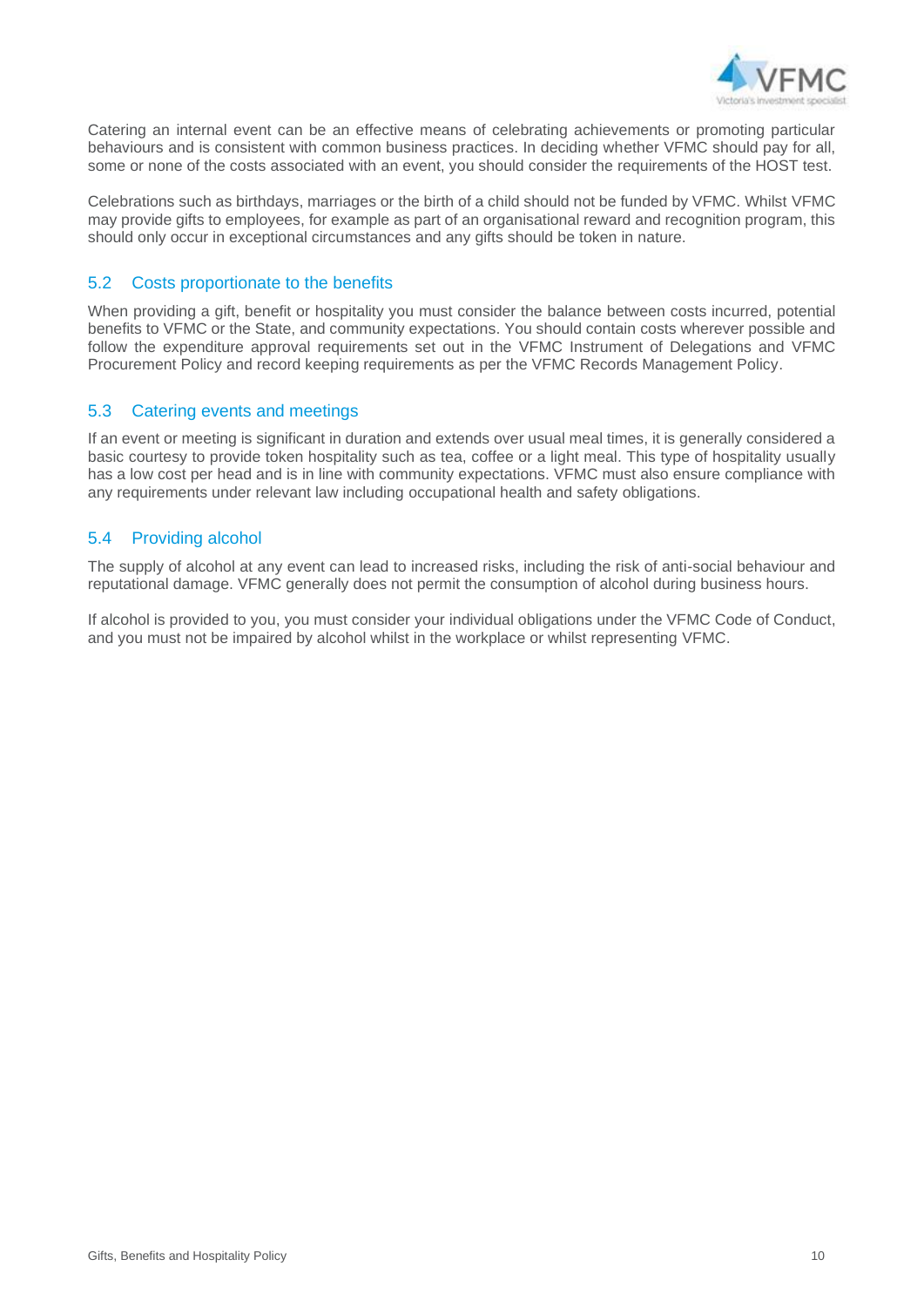

## <span id="page-10-0"></span>6 Declaring gifts, benefits and hospitality

## 6.1 Gifts, Benefits and Hospitality Register ("the Register")

VFMC maintains the Register in the Protecht system, and this is regularly reviewed by the CRO.

**You are individually responsible for declaring in Protecht all non-token gifts, benefits and hospitality offered to you (whether accepted or declined)**. You should seek advice from the CEO, CRO or COO if you are uncertain of how to respond to an offer of a gift, benefit or hospitality.

If you are a director, you must declare any non-token offers of gifts, benefits and hospitality on the register of each public entity on which you serve. This would mean that each public entity has a complete record of the offers made to its directors.

You **do not need to declare** generic and/or bulk event invitations that are declined (e.g. spam email offers or unsolicited offers from unknown parties), or hospitality from VPS organisations, where attendance is consistent with public sector functions, objectives and roles.

### 6.2 Publication

A subset of the Register, together with this Policy, must be published on the VFMC public website. The published Register must cover the most recent and previous financial year.

VFMC takes into consideration requirements under relevant privacy legislation and the VFMC Privacy Policy when publishing the register online. VFMC will provide more generic information about the recipients and donors of declined offers and publish role titles rather than individual names for accepted offers.

### 6.3 Speak up

As part of VFMC's commitment to integrity, we promote a culture of encouraging our people to speak up, ask questions, share their ideas and their concerns in a safe and supportive environment without fear of retaliation or penalty. Where you have any questions regarding a potential issue, whether it is a possible exception to, or breach of, VFMC policy, you should raise your concern with your people leader or a member of the Risk and Compliance team. The Exceptions, Fraud Corruption and Other Losses and Public Interest Disclosures policies provide further information around how to raise issues that may be of concern.

If you consider that gifts, benefits and hospitality or conflicts of interest within VFMC may not have been declared or are not being appropriately managed you should speak up and notify your people leader or the CRO. VFMC may take decisive action, including possible disciplinary action, against individuals who discriminate against or victimise those who speak up in good faith.

## <span id="page-10-1"></span>7 Reviews

#### 7.1 Risk & Compliance Annual Review

As outlined in the VFMC Compliance Verification Plan, the Risk & Compliance team performs periodic reviews of the Register to ensure the requirements of this Policy have been adhered to. The results of these reviews are reported to the ARCC annually.

### 7.2 CEO Annual Attestation

Under the Standing Directions of the Minister for Finance VFMC is required to attest in the Annual Report that there have been no material deviations from compliance with the Standing Directions. This attestation includes compliance with this Policy, and it is supported by attestations from the CEO and management to the Board in this respect.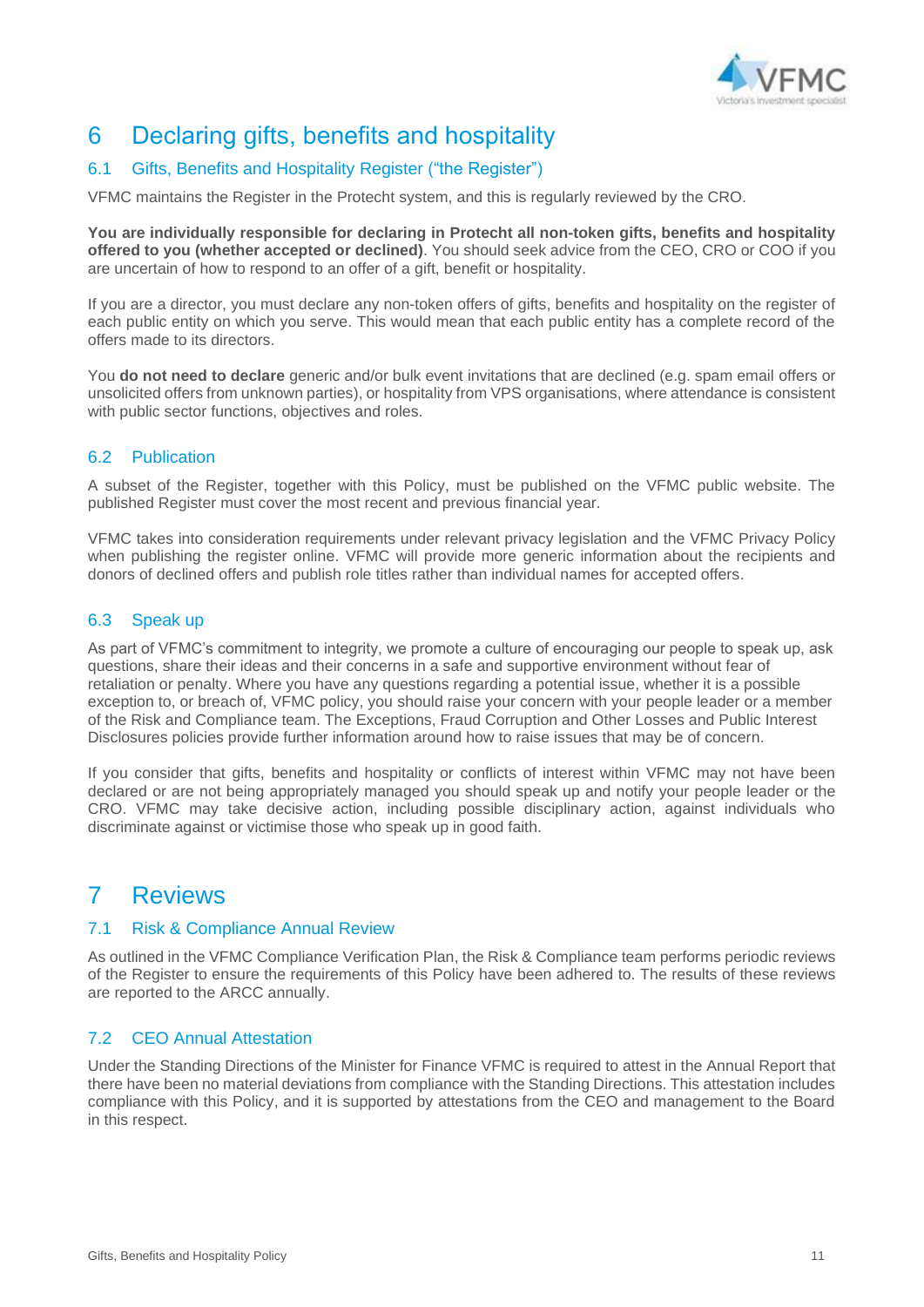

### 7.3 CIO Review – Investment Proposals

It is the responsibility of the CIO (or Executive Manager, Investments in the CIO's absence) to consult the Gifts, Benefits and Hospitality Register and to satisfy himself or herself that there are no matters noted therein which need to be brought to TRAC's attention in the context of the consideration of any investment proposal. The signature of the CIO on the relevant Investment Proposal Document is deemed to be confirmation that this has occurred.

## <span id="page-11-0"></span>8 Related Documents

### 8.1 Related policies

- Code of Conduct
- Compliance Verification Plan
- Instrument of Delegations
- Investment Proposal Approval Framework
- Privacy Policy
- Procurement Policy
- Records Management Policy

### 8.2 Related Acts

- Financial Management Act 1994
- Public Administration Act 2004
- Public Records Act 1973

#### 8.3 Related guidance

- Gifts, Benefits and Hospitality Policy Guide: Victorian Public Sector revised July 2018. The Minimum Accountabilities in the guide are binding obligations for VFMC under the Instructions supporting the Standing Directions of the Minister for Finance 2018, incorporating revisions to 31 December 2021.
- The Code of Conduct for Victorian Public Sector Employees.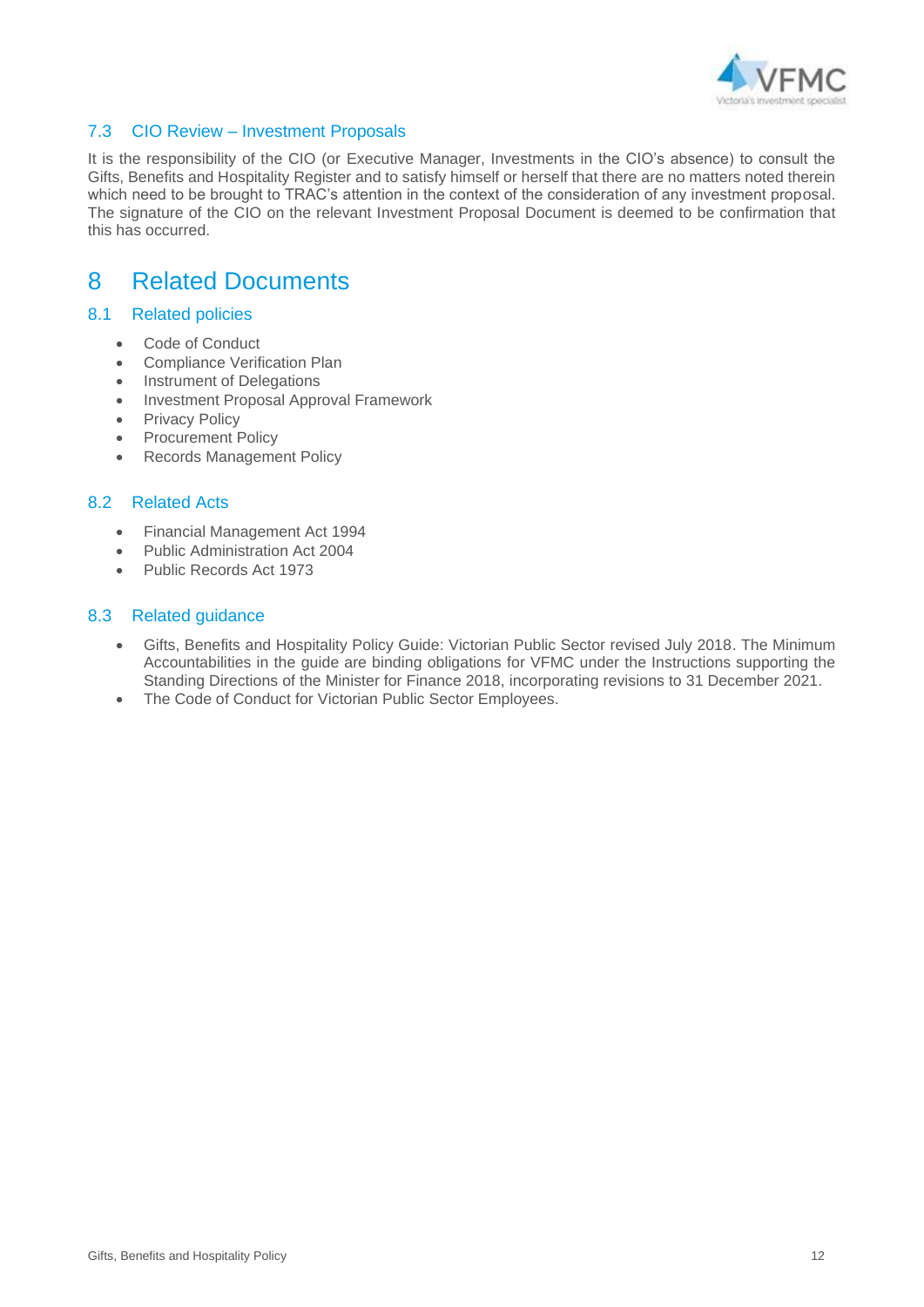

# <span id="page-12-0"></span>Appendix 1 - Definitions

| <b>Term</b>                         | <b>Definition</b>                                                                                                                                                                                                                                                                                                                                                                                                                                                                                                                                                                                                        |
|-------------------------------------|--------------------------------------------------------------------------------------------------------------------------------------------------------------------------------------------------------------------------------------------------------------------------------------------------------------------------------------------------------------------------------------------------------------------------------------------------------------------------------------------------------------------------------------------------------------------------------------------------------------------------|
| <b>Business</b><br><b>Associate</b> | an external individual or entity which VFMC has, or plans to establish, some form of business<br>relationship, or who may seek commercial or other advantage by offering gifts, benefits or<br>hospitality.                                                                                                                                                                                                                                                                                                                                                                                                              |
| <b>Benefits</b>                     | include preferential treatment, privileged access, favours or other advantage offered to an<br>individual. They may include invitations to sporting, cultural or social events, access to<br>discounts and loyalty programs, and promises of a new job.<br>The value of benefits may be difficult to define in dollars, but as they are valued by the<br>individual, they may be used to influence the individual's behaviour.                                                                                                                                                                                           |
| <b>Ceremonial</b><br>gifts          | are official gifts provided as part of the culture and practices of communities and<br>government, within Australia or internationally. Ceremonial gifts are usually provided when<br>conducting business with official delegates or representatives from another organisation,<br>community or foreign government. Ceremonial gifts are the property of the public sector<br>organisation, irrespective of value, and should be accepted by individuals on behalf of the<br>public sector organisation. The receipt of ceremonial gifts should be recorded on the<br>register but does not need to be published online. |
| <b>Conflict of</b><br>interest      | Actual - there is a real conflict between an employee's public duties and private interests.<br>Potential - an employee has private interests that could conflict with their public duties. This<br>refers to circumstances where it is foreseeable that a conflict may arise in future and steps<br>should be taken now to mitigate that future risk.<br>Perceived - the public or a third party could reasonably form the view that an<br>employee's private interests could improperly influence their decisions or actions,<br>now or in the future.                                                                 |
| <b>Gifts</b>                        | are free or discounted items and any item that would generally be seen by the public as a gift.<br>These include items of high value (e.g. artwork, jewellery, or expensive pens), low value (e.g.<br>small bunch of flowers), consumables (e.g. chocolates) and services (e.g. painting and<br>repairs). Fundraising by public sector organisations that is consistent with relevant legislation<br>and any government policy is not prohibited under the Minimum Accountabilities.                                                                                                                                     |
| <b>Hospitality</b>                  | is the friendly reception and entertainment of guests. Hospitality may range from light<br>refreshments at a business meeting to expensive restaurant meals and sponsored travel and<br>accommodation.                                                                                                                                                                                                                                                                                                                                                                                                                   |
| Legitimate<br>business<br>benefit   | gifts, benefits and hospitality accepted or provided for a business purpose, in that it furthers<br>the conduct of official business or other legitimate goals of the organisation, public sector or<br>State. It should be noted that 'networking' and 'maintaining stakeholder relationships'<br>are not considered to be a 'legitimate business benefit'.                                                                                                                                                                                                                                                             |
| <b>Public official</b>              | has the same meaning as under section 4 of the Public Administration Act 2004. This<br>includes:<br>• public sector employees;<br>· statutory office holders; and<br>• directors of public entities.                                                                                                                                                                                                                                                                                                                                                                                                                     |
| <b>Public</b><br><b>Register</b>    | register is a record, preferably digital, of a subset of the information contained in a register,<br>for publication as required by the Minimum Accountabilities. Guidance regarding the<br>information that should be published is provided in the VPSC Gifts, Benefits and Hospitality<br>Policy Guide.                                                                                                                                                                                                                                                                                                                |
| <b>Register</b>                     | is a record, preferably electronic, of all declarable gifts, benefits and hospitality. It records the<br>date an offer was made and by whom, the nature of the offer, its estimated value, the raising<br>of any actual, potential or perceived conflicts of interest or reputational risks and how the offer                                                                                                                                                                                                                                                                                                            |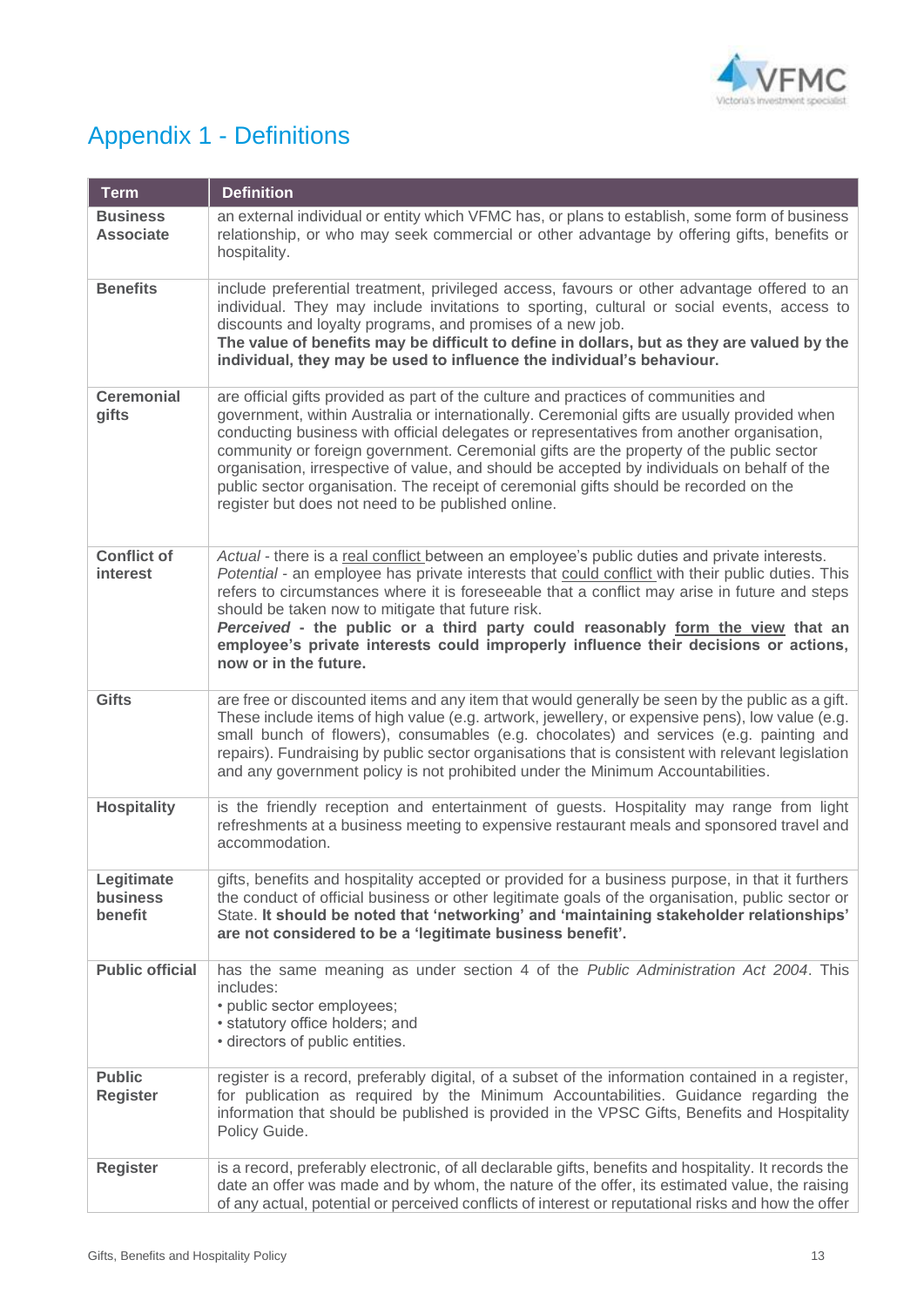

| <b>Term</b>        | <b>Definition</b>                                                                                                                                                                                                                                                                                                                                                                                                                                                                                                                                                                                                                                                                                  |
|--------------------|----------------------------------------------------------------------------------------------------------------------------------------------------------------------------------------------------------------------------------------------------------------------------------------------------------------------------------------------------------------------------------------------------------------------------------------------------------------------------------------------------------------------------------------------------------------------------------------------------------------------------------------------------------------------------------------------------|
|                    | was managed. For accepted offers, it details the business reason for acceptance and the<br>officer approving the acceptance.                                                                                                                                                                                                                                                                                                                                                                                                                                                                                                                                                                       |
| <b>Token offer</b> | is an offer of a gift, benefit or hospitality that is offered as a courtesy or is of inconsequential<br>or trivial value to both the person making the offer and the recipient. Whilst the primary<br>determinant of a token offer is that it would not be reasonably perceived within or outside the<br>organisation as influencing an individual or raising an actual, potential, or perceived conflict<br>of interest, it cannot be worth more than \$50.<br>They may include promotional items, such as <b>pens and note pads</b> provided to you at a<br>conference, or modest hospitality that would be considered a basic courtesy, such as light<br>refreshments offered during a meeting. |
| Non-token<br>offer | is an offer of a gift, benefit or hospitality that is, or may be perceived to be by the recipient,<br>the person making the offer or by the wider community, of more than inconsequential value.<br>All offers worth more than \$50 are non-token offers and must be recorded on a gift,<br>benefit and hospitality register.                                                                                                                                                                                                                                                                                                                                                                      |